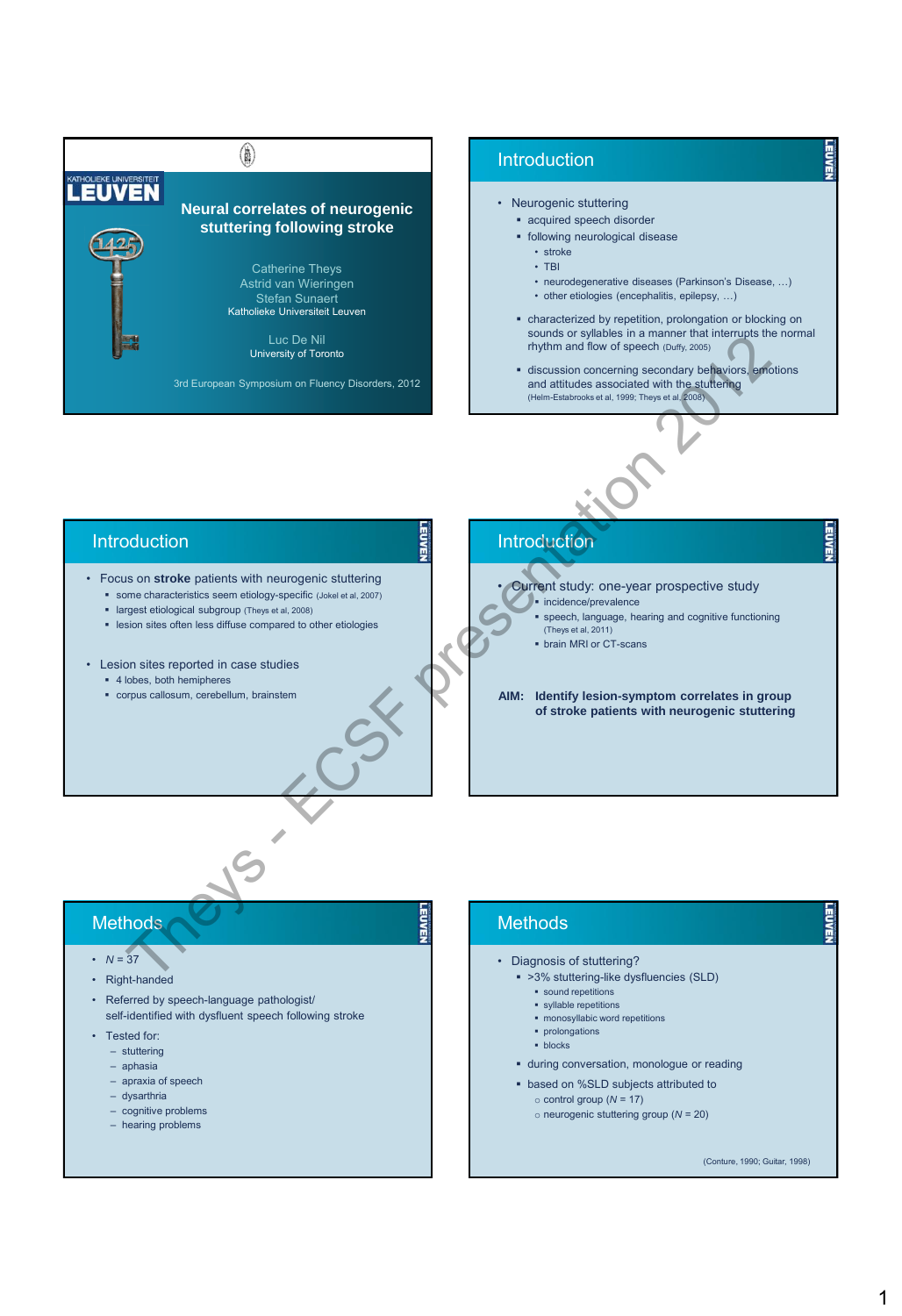| <b>Methods</b>                                                                                                        |                                                      |                                                                 |
|-----------------------------------------------------------------------------------------------------------------------|------------------------------------------------------|-----------------------------------------------------------------|
|                                                                                                                       | <b>Neurogenic stuttering</b><br>$(N=20)$             | <b>Controls</b><br>$(N=17)$                                     |
| Median stuttering frequency, % (IQR)<br>- conversation<br>- monologue<br>- reading of text                            | $p \leq .001$<br>4.5(7.9)<br>4.4(4.2)<br>3.0(3.6)    | 1.5(1.4)<br>1.0(1.8)<br>0.5(1.5)                                |
| Co-occurring disorders, N (%)<br>- aphasia<br>- anomia<br>- dysarthria<br>- apraxia of speech<br>- cognitive problems | 14 (70%)<br>13 (65%)<br>9 (45%)<br>5(25%)<br>6 (30%) | 10 of 15 (67%)<br>9 (53%)<br>4 (24%)<br>2(12%)<br>4 of 15 (27%) |
| Median age (IQR)                                                                                                      | 72 y. (15 y.)                                        | 69 y. (20y.)                                                    |
| Male-female ratio                                                                                                     | 2:1 (7 females)                                      | $2:1$ (6 females)                                               |
| Median number of lesioned voxels                                                                                      | 3831 (9154)                                          | 11139 (17382)                                                   |

## **Methods**

- MRI (*N*=29) or CT-scan (*N*=8)
- lesions drawn manually on FLAIR image or MNI-template in MRIcroN

• normalized to MNI-template & binarized in SPM5



# **Methods**

- Lesion-symptom mapping with vBLSM (voxel-based Bayesian Lesion Symptom Mapping)
- vBLSM calculates probability (*Pr*) in a certain voxel that the lesion proportion in the group with neurogenic stuttering  $(\eta_A)$  is larger than the proportion of lesions in the control group  $(\eta_B)$

(Chen & Herskovits, 2010)

d(δ)=*Pr*((ŋ<sub>A</sub>-ŋ<sub>B</sub>)≥δ) with  $\delta$ =0 and d(0) ≥ 0.95

### **Results**

- vBLSM analysis shows 9 areas in the left hemisphere with a probability of >.95 of larger lesion proportions in the neurogenic stuttering group compared to the control group
	-
	- GM left inferior frontal gyrus
	- 2. WM left inferior frontal sulcus
	- 3. WM left subcentral sulcus, supramarginal gyrus & angular gyrus
	- 4. GM left superior temporal sulcus, WM left superior temporal gyrus
	- 5. GM left inferior temporal sulcus
	- 6. GM left intraparietal sulcus
	- 7. left putamen
	- 8. left nucleus caudatus
	- 9. left internal capsule

(Theys et al, in press, Human Brain Mapping)



# **Discussion** Areas of grey and white matter in left hemisphere differentiating between subjects with neurogenic stuttering and control patients without stuttering

largely overlapping with cortico-basal ganglia-cortical *network* comprising of inferior frontal cortex, superior temporal cortex, intraparietal cortex, basal ganglia, superior longitudinal fasciculus and internal capsule

- $\Rightarrow$  stroke-induced neurogenic stuttering can not be linked to one specific brain area
- onset can be related to *lesion in different areas in network*  involving cortico-basal ganglia-cortical structures
- $\Rightarrow$  onset dependent on disintegration of processes such as articulatory planning, perceptual processing and internal timing

**EUVER**